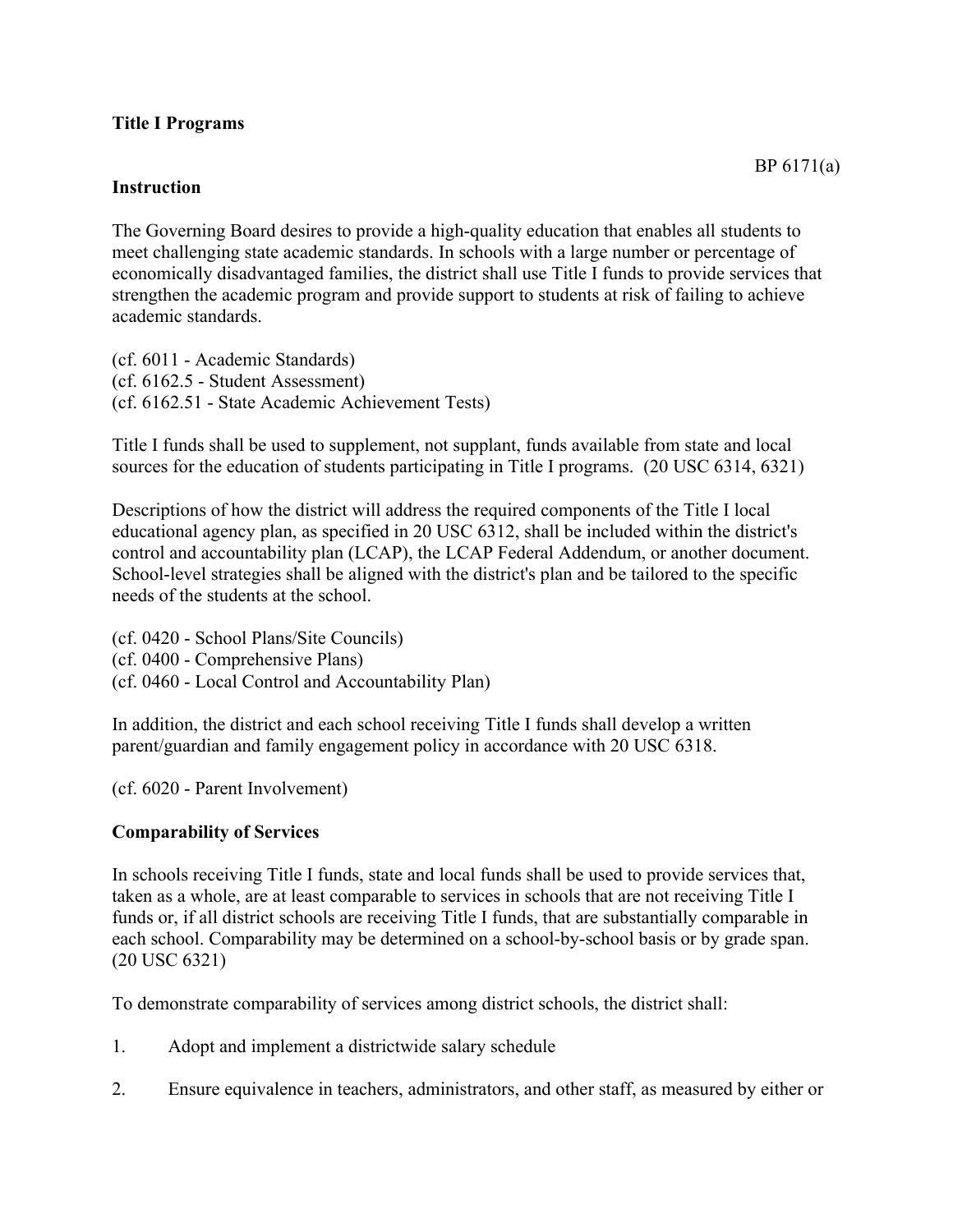## both of the following:

a. The ratio of students to instructional staff at each Title I school within a grade span, which shall not exceed 110 percent of the average ratio for all non-Title I district schools within that grade span

b. Salary expenditures for instructional staff at each Title I school, which shall be no less than 90 percent of the average salary expenditure across non-Title I district schools.

3. Ensure equivalence in the provision of curriculum materials and instructional supplies, by determining whether the per-student expenditure of state and local funds for curriculum materials and instructional supplies in Title I schools is between 90 and 110 percent of the districtwide average

4. Determine whether the amount of state and local funds allocated per student for each grade span is between 90 and 110 percent of the per student average for each grade span in non-Title I schools

(cf. 6161.1 - Selection and Evaluation of Instructional Materials)

In determining comparability, the district shall not include staff salary differentials for years of employment. The district also may exclude unpredictable changes in student enrollment or personnel assignments that occur after the beginning of the school year, state and local funds expended for language instruction educational programs, state and local funds expended for the excess costs of providing services to students with disabilities, and supplemental state or local funds expended in any school attendance area or school for programs that specifically meet the intent and purposes of Title I. (20 USC 6321)

The Superintendent or designee shall annually assess comparability in accordance with the above criteria and maintain records documenting the district's compliance. If any instances of noncomparability are identified, the Superintendent or designee shall promptly implement adjustments as needed to ensure comparability.

### **Participation of Private School Students**

The district shall provide or contract to provide special educational services, instructional services (including evaluations to determine the progress being made in meeting students' academic needs), counseling, mentoring, one-on-one tutoring, or other Title I benefits to eligible private school students residing in a participating school attendance area. Such services and benefits shall be provided on an equitable basis in comparison to services and other benefits for public school students. (20 USC 6320, 7881)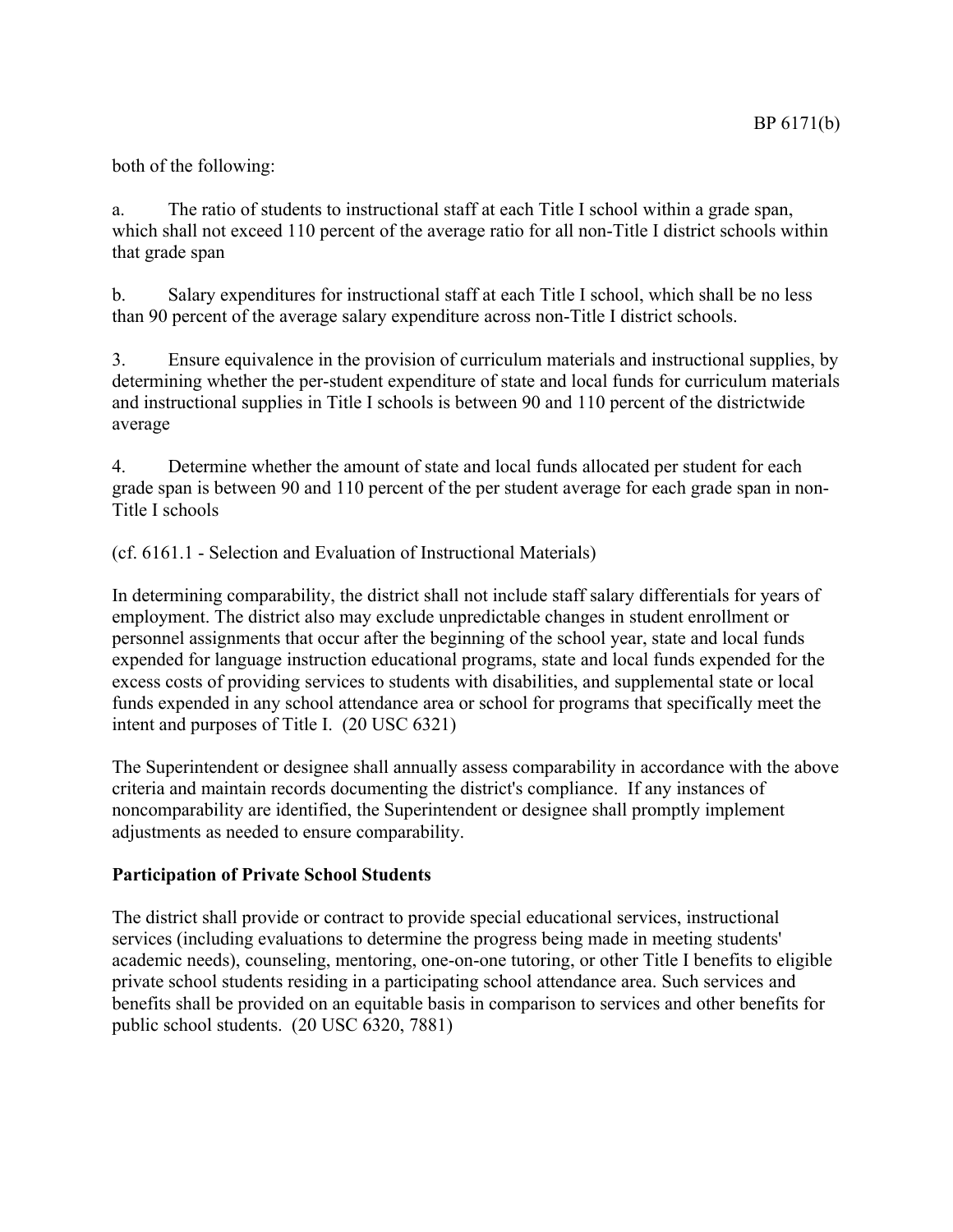# **Program Evaluation**

The Board shall regularly monitor the progress of economically disadvantaged and lowachieving students in Title I schools. During the annual evaluation of the district's progress toward achieving each goal identified in the LCAP or other planning document addressing 20 USC 6312, the Board shall review disaggregated data on academic achievement, school attendance, and other outcomes for such students and shall ensure that strategies are revised as necessary to support continuous improvement.

(cf. 0500 - Accountability)

(cf. 6190 - Evaluation of the Instructional Program)

Legal Reference: EDUCATION CODE 11503 Parent involvement programs in Title I schools 52060-52077 Local control and accountability plan 54420-54425 State Compensatory Education 64001 Single plan for student achievement, consolidated application programs UNITED STATES CODE, TITLE 20 6301 Program purpose 6311-6322 Improving basic programs for disadvantaged students, including: 6312 Local educational agency plan 6313 Eligibility of schools and school attendance areas; funding allocation 6314 Title I schoolwide programs 6315 Targeted assistance schools 6318 Parent and family engagement 6320 Participation of private school students 6321 Comparability of services 6333-6335 Grants to local educational agencies 6391-6399 Education for migrant students 7881 Participation of private school students CODE OF FEDERAL REGULATIONS, TITLE 34 200.1-200.73 Improving basic programs for disadvantaged students Management Resources: CALIFORNIA DEPARTMENT OF EDUCATION PUBLICATIONS Frequently Asked Questions About Title I Schoolwide Programs Local Control and Accountability Plan Federal Addendum Template Meeting Title I, Part A Comparability Requirements, October 2017

U.S. DEPARTMENT OF EDUCATION PUBLICATIONS

Fiscal Changes and Equitable Services Requirements Under the Elementary and Secondary Education Act of 1965 (ESEA), as Amended by the Every Student Succeeds Act,